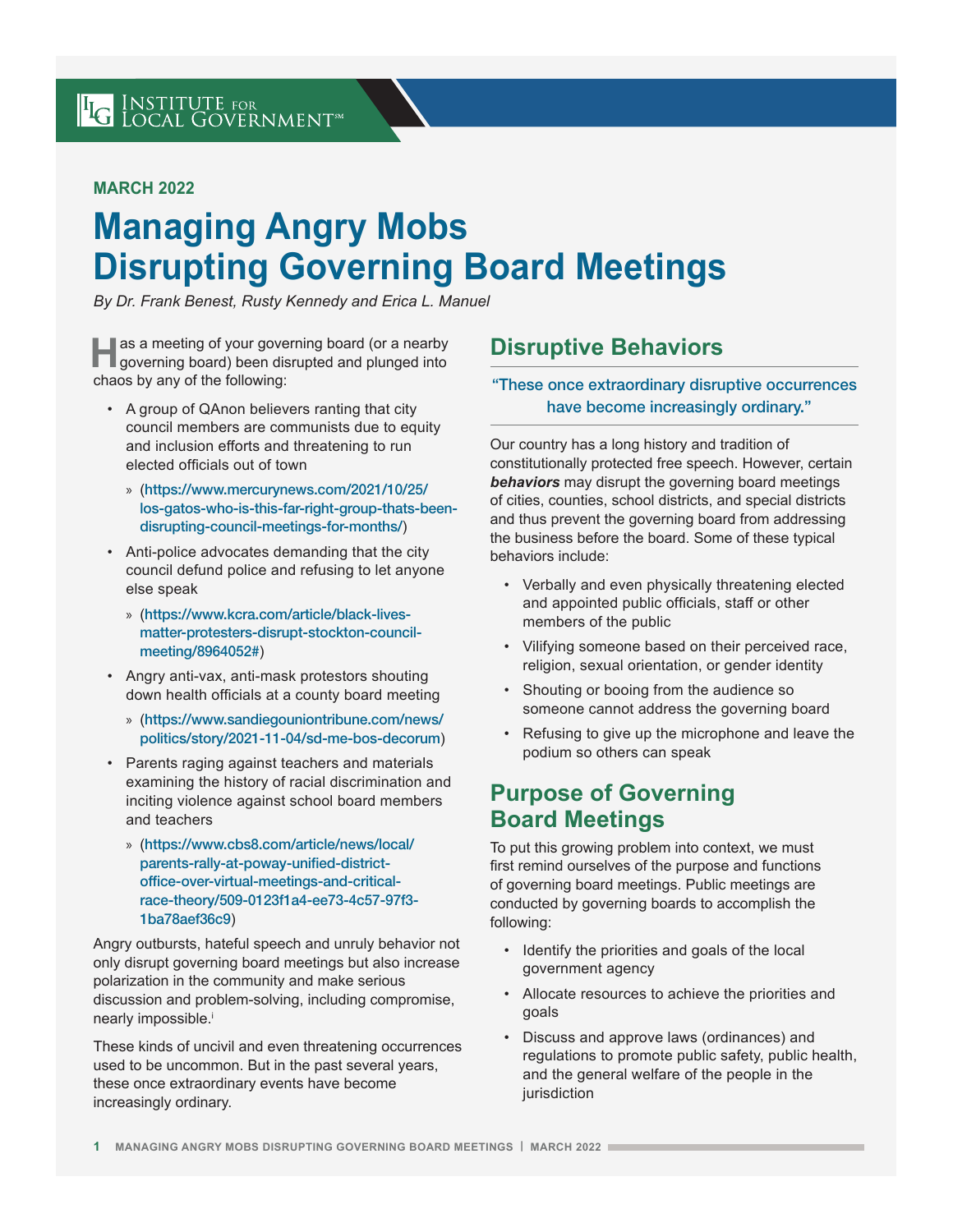# **LG INSTITUTE FOR LOCAL GOVERNMENT**

- Conduct the normal business of the local government (for example, approve contracts for service)
- Ensure a *safe environment* for anyone to comment, provide input, or protect any action or policy of the local government, or to simply talk directly to the governing board about any concern

The disruptive behavior of frustrated and angry individuals or groups can prevent the governing board from doing its business and/or prevent other individuals and groups from safely communicating at governing board meetings.

Therefore, how do public officials manage these challenging situations so governing boards can conduct business and allow everyone to safely communicate in public meetings?

## **Why So Much Rage?**

While it is the responsibility of elected and appointed officials to manage any disruptive behavior at a public meeting, it is helpful to first exercise a bit of empathy and try to comprehend the sources of the rage exhibited by different groups.

#### "Despair often precedes rage."

There may be any number of reasons that people feel frustrated and angry and thus have reached a point of disrupting a public meeting and blocking civil discourse. The sources of rage likely go beyond disinformation fueled by social media. Certain groups feel that their needs have been long ignored or discounted; their civil or human rights have been abused by authorities; their family's safety or health or economic stability have been threatened; or in some other way they have been devalued. Some people are in fact frustrated and angry about racial, gender-based or religious discrimination, or the safety protocols that keep children out of schools, or their perception that their rights as parents are being ignored. Despair often precedes rage.

In this age of divisiveness, local government officials must lead by example and deeply listen, acknowledge legitimate concerns, and try to respond in positive ways. So, even if anti-police groups are angry and disruptive, public officials should seek

first to understand. They should ensure that official responses are measured and respectful and include a commitment to explore meaningful solutions to legitimate issues being raised, such as alternative ways of responding to mental health calls.

If people feel that government experts are ignoring their needs, they may rebel even in the face of science or other "facts." Simply put, if you want people to listen to you, you must also listen to them.<sup>ii</sup>

With that in mind, local government leaders must also take appropriate actions to help manage disruptive behaviors that prevent jurisdictions from conducting the public's business at governing board meetings.

## **Differentiating Free Speech from Disruptive Behavior**

"Officials must differentiate between free speech, hate speech, and disruptive behavior."

Before developing a plan of action, local government officials must differentiate between free speech including offensive or hate speech — and disruptive behavior.

**Free speech** is the political right guaranteed by the First Amendment to the U.S. Constitution to express one's opinion orally, in written form, through the internet, or through art forms, with a few exceptions including libel, slander, obscenity, copyright violation, sedition, inciting violence, "fighting words," or imminent threats. In California, the Brown Act guarantees public input at governing board meetings.

**Hate speech** is legally protected speech that vilifies an individual or group based on their perceived race, religion, sexual orientation, ethnicity, gender, or disability, but does not rise to the level of a criminal threat or inciting violence, in which case it would be termed a hate crime.

**Disruptive behaviors** are actions that prevent the governing board from conducting its business. Disruptive behavior includes:

- Yelling and screaming
- Excessive profanity or slander
- Specific threats that the speaker and their supporters are capable of carrying out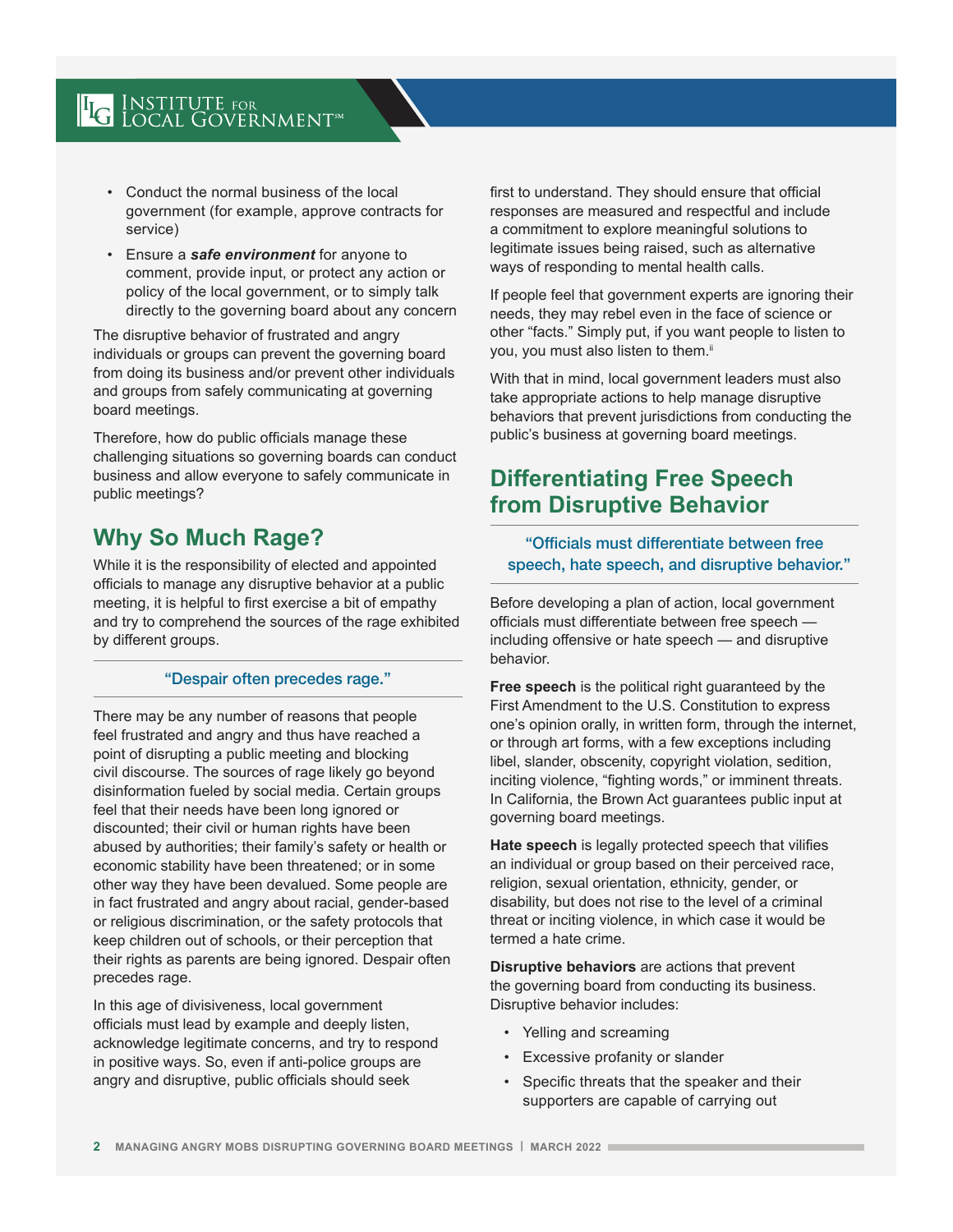# **LG INSTITUTE FOR LOCAL GOVERNMENT**

- Inciting violence or using "fighting words"
- Exceeding their allotted minutes (usually 2-5 minutes) to address the governing board
- Speaking without being recognized by the presiding officer

The right to free speech actually permits offensive speech, and even hate speech. A governing board cannot enforce rules that prohibit offensive or hate speech, but it can take action to address any speech that becomes behavior disrupting the meeting.<sup>iii</sup>

# **Planning for the Worst**

In this time of widespread distrust and divisiveness, a governing board and the agency's administration must plan for the worst. Just like a local government must plan for a natural disaster, local leaders must also be prepared for the possibility that one or more groups may disrupt governing board meetings.

To get started, the mayor/board chair (and perhaps the vice-mayor/vice-chair) and the chief executive should assemble an ad hoc team including the agency's attorney, the city clerk or clerk of the board, the police chief or sheriff, and the staff person handling the audio visual at in-person meetings or the video conference technology for virtual meetings.

The response strategy that is developed needs to include a number of increasingly strict measures (see below) to ensure transparency and good governance, while also minimizing any disruptive behavior. Once a plan is drafted, it can be shared with the other members of the governing board so they are prepared for the presiding officer to initiate the plan if any group tries to take over a meeting of the board.

## **Adopt a Code of Conduct**

Unfortunately, a lack of civility<sup>iv</sup> among board members has become increasingly common in some jurisdictions. The governing board needs to model positive behaviors promoting civil discourse, such as respect for community members and staff people even if the governing board member disagrees with them. Role modeling is one of the most powerful ways that adults as well as children learn. Therefore, the

governing board should formally discuss and adopt a code of conduct setting expectations and protocols for their own interaction.

The board should also adopt a similar Code of Conduct for any community participants who are attending in-person or virtual meetings of the board. A Code of Conduct as it pertains to what a person says, should be thought of as guidelines that you **promote** but **not necessarily enforce,** such as:

- Respect all people.
- Refrain from personal threats or attacks.
- No profanity or obscenity.
- Refrain from hateful epithets and demeaning language based on hate of a person's race, religion, sexual orientation, ethnicity, gender, or disability.
- Respect all people that are present or watching.
- No applause, cheering, booing or heckling from the audience. *(This one you can enforce.)*
- Obey the direction of the presiding officer as to when and how long they can speak. *(This one you can enforce.)*
- No yelling or screaming**.** *(This one you can enforce.)*

Any Code of Conduct for participants should be posted in the board chambers and visible to all attendees, attached to the speaker request forms, and posted on the podium where a speaker may place their notes. At every meeting, after welcoming everyone, the presiding officer should start the meeting by emphasizing the Code and encouraging everyone to abide by it in order to ensure civil discourse.<sup>v</sup>

The chief executive and board chair should also ensure that governing board members, the clerk of the board, attorney, and police officers assigned to meetings are trained in the Code of Conduct and the practical steps identified below that the presiding officer may take should individuals or groups try to disrupt board meetings.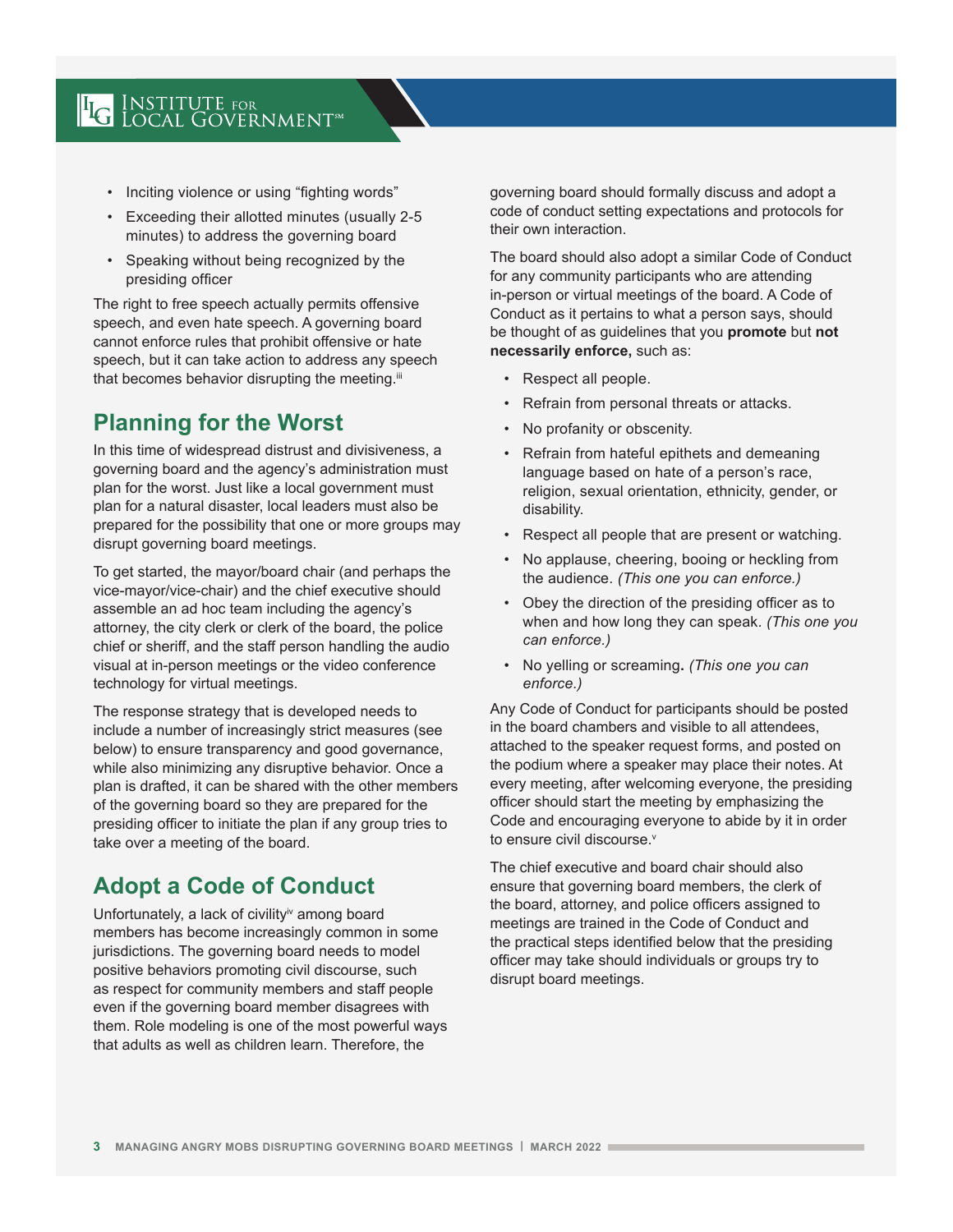## **Ten Strategies to Manage Disruption**

Here are some in-meeting practical suggestions to limit disruption.

**1. Enforce the time period for speakers**

Assuming that the speaker's offensive speech is not actually disrupting the meeting, let the speaker present their views and grievances for the 3-5 minutes allotted. The presiding officer or any board members should avoid interrupting the speaker even if the speech is hateful (see definition above). If the presiding officer does interrupt the speaker, the mayor or chair should direct the clerk to stop the clock on the speaker's time limit. This allows the presiding officer to object without abridging someone's freedom of speech.

If the speech is hateful, the presiding officer can inform the person that their language, bigotry, hate, epithets, or profanity are unwelcome and that such offensive speech interferes with the ability of those present to listen or take any of their points seriously.

**2. Incorporate a "Governing Board Members Response" and/or "Chief Executive Response" Section on the Agenda** 

Right after the "Public Comments" section of the agenda, the governing board can incorporate a "Governing Board Members Response" or "Chief Executive Response" element on the agenda after "Public Comments" have been closed. (This is important. You do not want the Public Comments portion of the agenda to continue after responding to hateful speech or the misstating of facts).

This "response" allows any member of the governing board to share their perspectives, publicly state their objections to the offensive or hateful views that might have been aired under Public Comments, and a return to a more civil, respectful meeting environment. If the speaker misstated any data or told any lies, the presiding officer can ask the chief executive to state the facts for the record.

### **3. Have a Law Enforcement Presence**

The mere presence of a uniformed officer or officers may limit some disruptive behavior. If someone needs to be removed from the chambers (see below), the governing body can immediately rely on the officer to take appropriate action.

#### **4. Use the Gavel and/or Mute the Microphone** If the speech becomes actually disruptive behavior, the presiding officer can gavel a member of the public to silence or instruct staff to mute their microphone. (Muting the microphone is notably easier in a virtual meeting because the speaker cannot shout over the efforts of the presiding officer, as may occur in an inperson meeting.)

### **5. Deal with the Issue Outside the Board Meeting**

A governing board meeting is typically not the best setting for authentic public engagement among all key stakeholders.<sup>vi</sup> So if an issue is generating intense and angry speech or disruptive behavior, it may be a good idea for the governing board to ask the chief executive to confer with legal counsel for an appropriate way to schedule and organize an in-person public forum or community meeting that is not an official meeting of the governing board. The purpose of such a meeting would be to responsibly address a contentious issue by understanding all views and identifying appropriate actions that may be taken by the governing board.

#### **6. Call a Recess**

If the conduct is not brought within control or additional speakers or audience members continue the disruption, the presiding office may consider calling a break for a few minutes before proceeding. This can cool down anger and give police or other staff who may have some relationships with members of the disruptive group time to talk with the members of the public and establish more civil and respectful behavior upon resumption of the meeting.

The presiding officer can also use the time to consult with the agency attorney, chief executive, and the police officer on hand to determine what actions should be taken if the disruption continues after the break.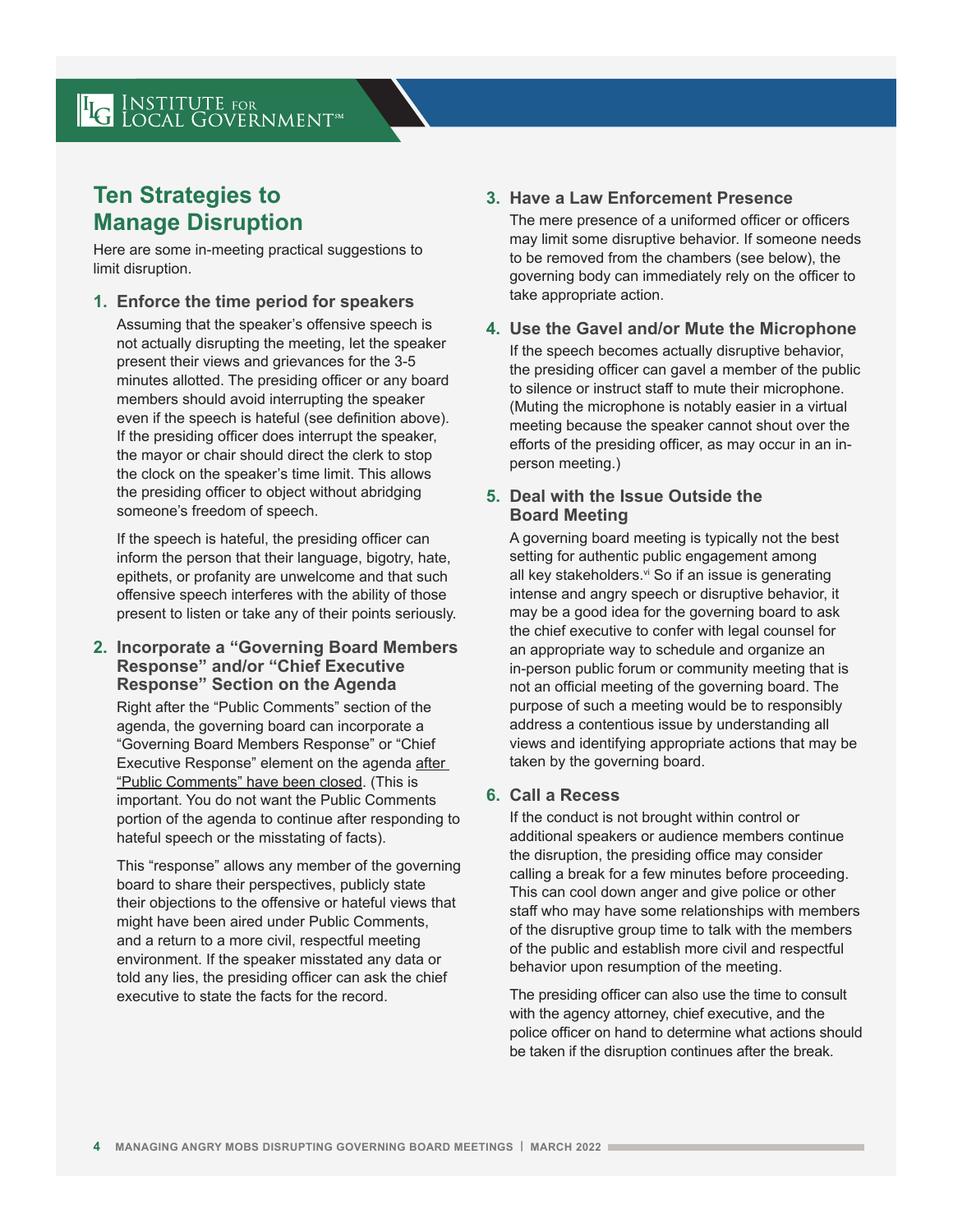### **7. Give a Police Warning or Request Police Intervention**

Uniformed law enforcement officers can remove disruptive participants if their behavior warrants it. It is recommended that elected officials not be publicly prescriptive in telling law enforcement to remove an individual (or even arrest a disruptive individual). Rather, with the advice of the agency's attorney, the presiding officer should ask for law enforcement intervention, and allow the law enforcement professional to make the judgment call about how to control the situation.

Again, elected officials need to allow law enforcement personnel to decide on the appropriate action to be taken. Law enforcement personnel may want to take into consideration such things as the individual's likely reaction, progressive steps of warnings, audience reaction, the use of minimally necessary force, the prevention of violence, objective standards of enforcement, and the definition of "disruption."

Law enforcement efforts to engage with community members, build positive relationships, and establish good rapport with residents, especially before they speak at the public podium, can help law enforcement become positive "influencers" in handling some potentially unruly members of the public.

Importantly, the chief executive and police chief should also prioritize the key skillsets necessary for the assignment. Some considerations for the officers selected for the assignment may include good communication skills, positive reputation in the community, proven de-escalation proficiency and other inter-personal skills.

#### **8. Clear the Chambers**

If the meeting is willfully interrupted, and you have consulted your attorney for an objective legal opinion of that judgment, and asked law enforcement to intervene and effect warnings and ultimately remove an individual, you can also have the room cleared before proceeding. Clearing the room can be done if you find that the disruptions are preventing you from doing the people's business. Members of the press, unless involved in the disruption, should be allowed

to remain in the session while the remainder of the agenda items are discussed and acted upon. You may also set rules for readmitting individuals if the governing board wishes.

#### **9. Adjourn the Meeting**

If the other tactics do not manage the disruption, the meeting can be adjourned to a future time when the business of the public body can be continued.

#### **10.Move to a Virtual Meeting**

If angry mobs have caused chaos at board meetings on numerous occasions, local agency officials may consider conducting future meetings in a virtual environment (even in the absence of COVID) for a period of time. Virtual meetings allow the governing board to better manage disruptive behavior by muting anyone who is disruptive and turning off their video. Consult with legal counsel to determine the best way to make this transition without violating any open meeting laws. Once the governing board and members of the public re-establish civil discourse and behavior the meetings can return to in-person.

# **Debrief Your Efforts**

Since disruptive behavior is usually not a one-time occurrence, it is recommended that governing board members and their executive staff take the following steps to learn from past experiences and develop a right-sized solution that achieves the agency goals:

- **Debrief after every occurrence.** The executive team and the chair/vice-chair should debrief after each governing board meeting at which people exhibit anger and hostility. There are three classic debrief questions that will help your agency learn from the experience:
	- **1.** In trying to limit the disruption, what did we do well?
	- **2.** In trying to minimize the disruption, what could we have done better?
	- **3.** If there are future occurrences, what can we do to enhance our response to conduct a more productive meeting for all?

Your answers can then be shared and used to inform your response to the next occurrence.